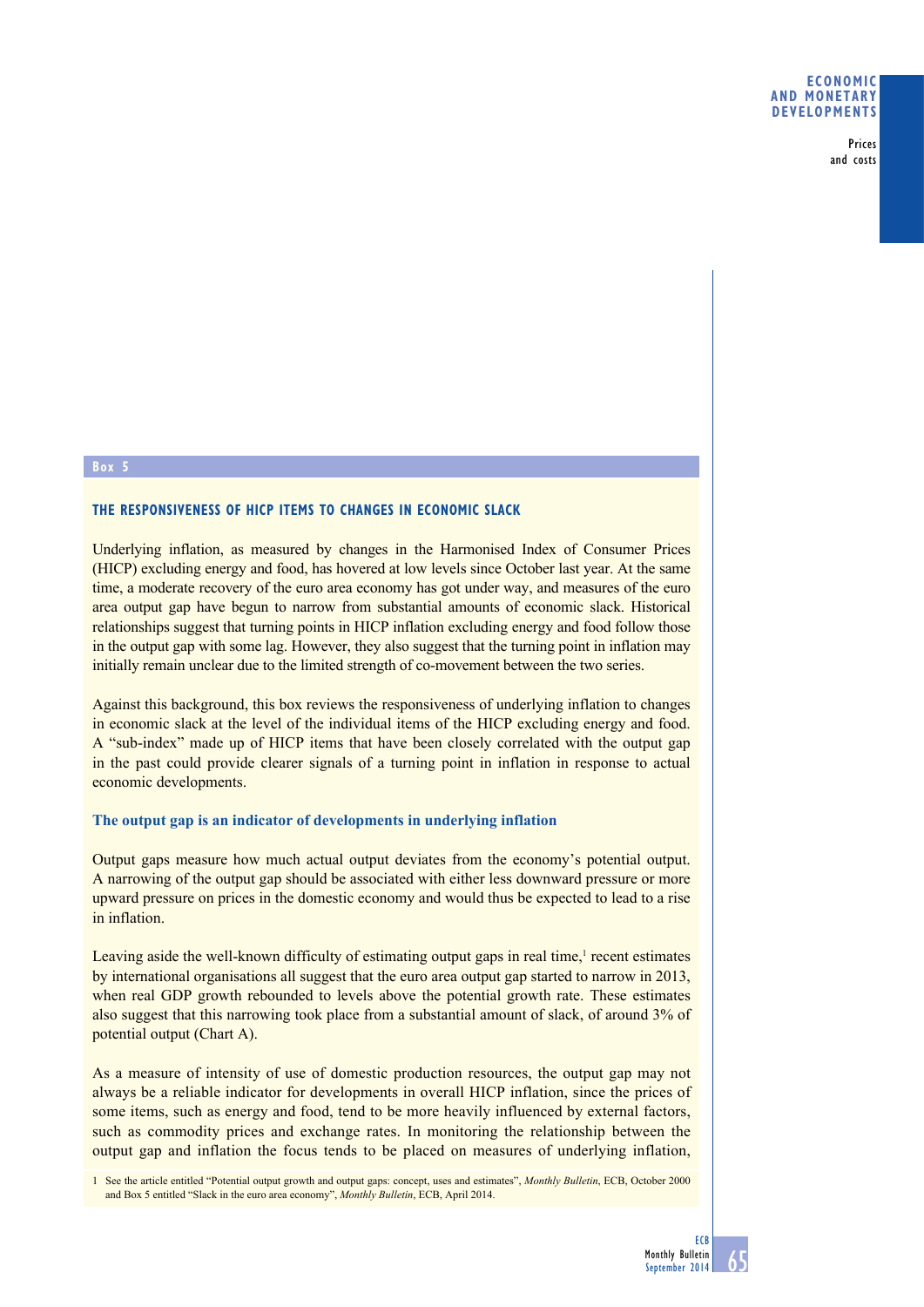

# Forecast (spring 2014), IMF World Economic Outlook (April 2014) and OECD Economic Outlook (May 2014).



such as HICP excluding energy and food.<sup>2</sup> For the euro area, this relationship has a maximum correlation of 0.6 (when a lag of three quarters between changes in the HICP excluding energy and food and the output gap is considered). Looking specifically at the lead and lag pattern during turning points, in the period since 1998 sustainable turnarounds in HICP inflation excluding energy and food have taken place on average some four quarters after peaks and troughs in the output gap, but with substantial differences across cycles (Chart B).

### **Not all items of underlying inflation measures are responsive to the output gap**

HICP inflation excluding energy and food includes 33 non-energy industrial goods items and 39 services items. Some of these items are not expected to react to short-run developments in economic activity and should thus be relatively resilient to the changes in the output gap. These relate mainly to the HICP services component and include utilities, insurance and health care. However, there are also items, in particular of the HICP non-energy industrial goods component, which would normally react to movements in domestic activity and income, but for which, owing to high import content, this relationship is blurred by the influence of global factors. Notable examples of this are products such as computers and certain other electronic goods.

An item by item regression analysis confirms that only a few HICP items have a statistically significant and positive link with the output gap.3 More precisely, only about one-third of the

- 2 See the article entitled "The Phillips curve relationship in the euro area", *Monthly Bulletin*, ECB, July 2014.
- 3 Phillips curve relationships for each of the 72 items included in non-energy industrial goods and services components (quarter-on-quarter inflation rates) were estimated for the period since 1998, including in each case a lagged inflation term and the European Commission's estimate of the euro area output gap (lagged by one quarter). This type of equation has been used in previous Phillips curve analysis (see footnote 2).